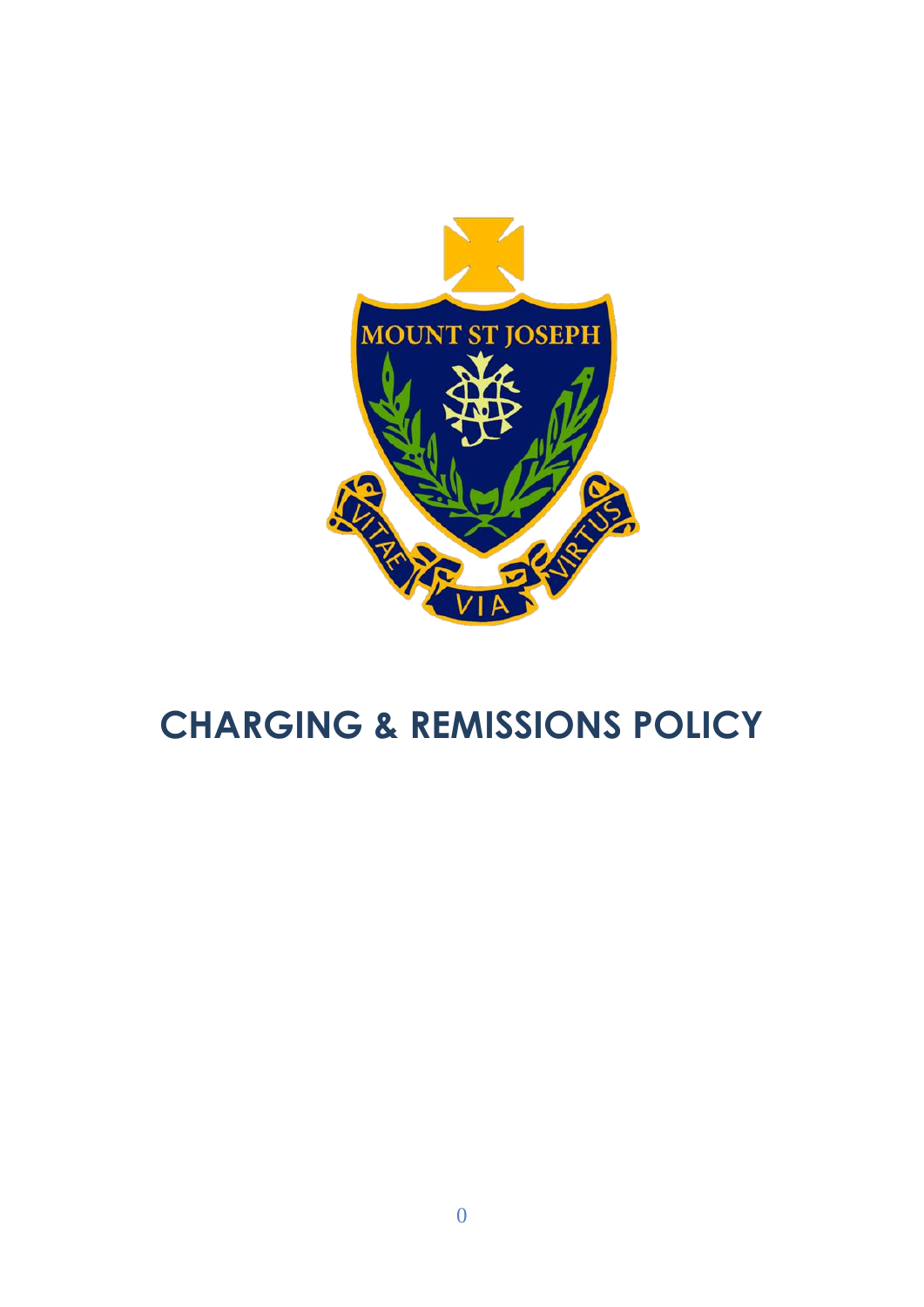| <b>Mount St Joseph Document Control Table</b> |                                                   |                            |                                                      |
|-----------------------------------------------|---------------------------------------------------|----------------------------|------------------------------------------------------|
| <b>Document Title:</b>                        | <b>Charging &amp;</b><br><b>Remissions Policy</b> | Author:                    | <b>Director of Finance &amp;</b><br><b>Resources</b> |
| <b>Version Number:</b>                        | 2.0                                               | <b>Document</b><br>Status: | Approved                                             |
| Date Approved:                                | 25/1/2016                                         | <b>Approved By:</b>        | <b>Governing Body</b>                                |
| <b>Effective Date:</b>                        | December 2015                                     | Date of next<br>review:    | September 2021                                       |
| <b>Publication</b><br>method:                 | Website                                           | Date published             | 26/1/2016                                            |
| Superseded<br>Version:                        | 1.1                                               |                            |                                                      |

| Document History |             |                                            |  |
|------------------|-------------|--------------------------------------------|--|
| Version          | Date        | Notes on Revisions                         |  |
| 1.0              | 01 Oct 2014 | No change policy                           |  |
| 1.1              | 25 Jan 2016 | Addition to include charging in respect of |  |
|                  |             | information provided under Data Protection |  |
|                  |             | or Freedom of Information legislation.     |  |
| 2.0              | 25 Jan 2016 | Approved by Governing Board                |  |
|                  | 01.09.2017  | Reviewed and re-issued no amendments       |  |
|                  | 01.09.2018  | Reviewed and re-issued no amendments       |  |
|                  | 01.09.2019  | Reviewed and re-issued no amendments       |  |
|                  | 01.09.2020  | Reviewed and re-issued no amendments       |  |

# *A Community of Learners, Believers, Friends*

*We believe that every child is uniquely created and loved by God and called by Him to fulfil a special purpose. It is our privilege to help each child to identify, nurture and use his/her talents to build a better world. To this end we will work in partnership with parents, parishes our community of schools and with the wider community.*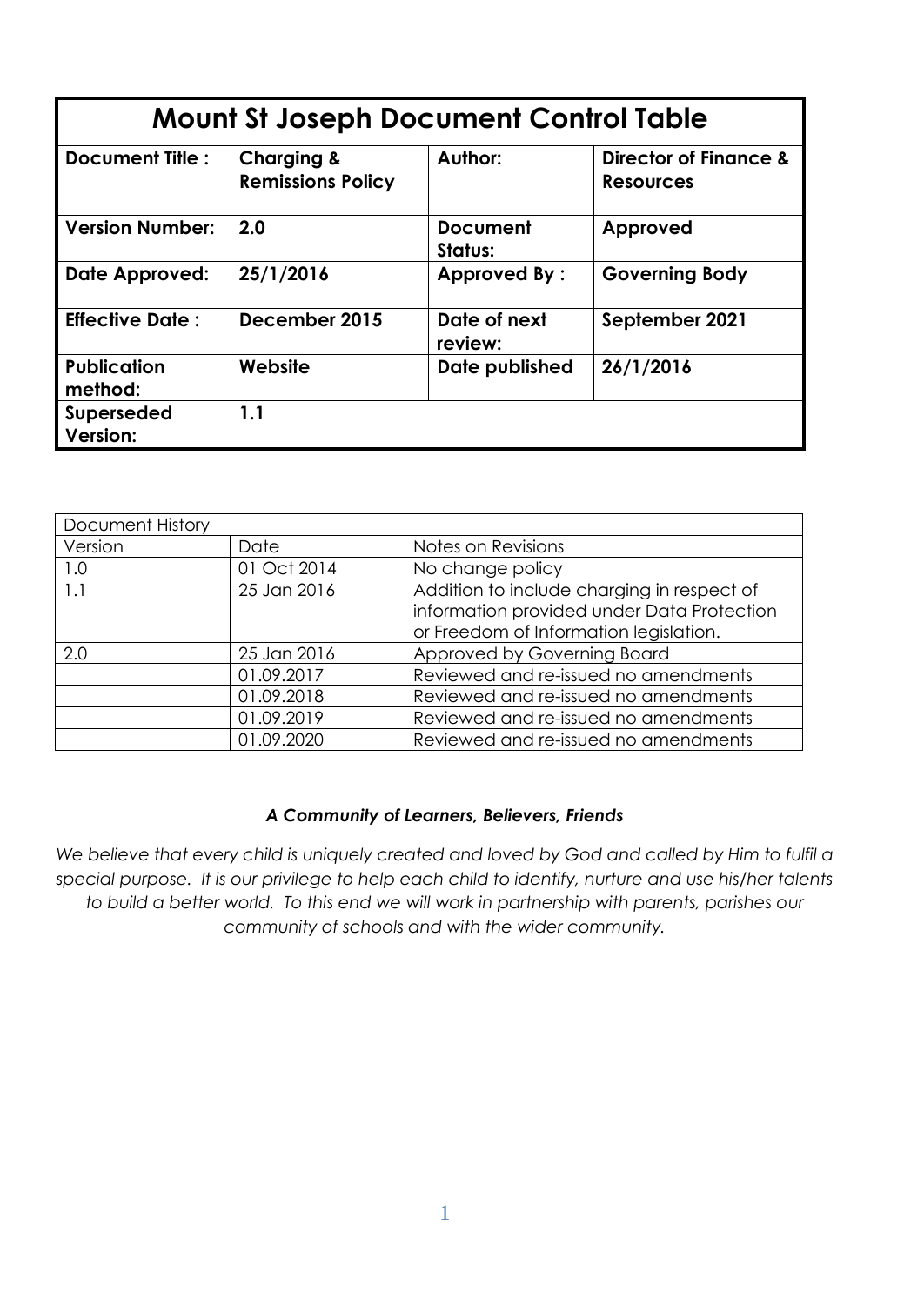# **1. Introduction**

This charging policy has been compiled in line with DfES requirements and in accordance with s457 of the Education Act, 1996.

## **2. School Trips / Educational Visits**

### **Day Trips**

No charge will be levied in respect of day trips that take place during school hours or are part of the curriculum. (but also refer to section 8).

### **Residential trips – Essential**

For residential trips which are essential to the National Curriculum, statutory RE or in preparation for prescribed examinations, a charge will be levied for board and lodging.

#### **Residential trips – Non-essential**

For residential trips which are not essential to the National Curriculum, statutory RE or in preparation for prescribed examinations:

- a. if the essential amount of school time on the trip is less than half of the total time of the trip, a charge will be levied up to the full cost of the trip.
- b. if the essential amount of school time on the trip is half or more of the total time of the trip, a charge will be levied for board and lodging.

# **3. Examination Entries**

A charge will be levied in respect of examination entries for pupils where the school has not prepared the pupil for the examination.

A charge will be levied in respect of examination entries for pupils where

- the school has prepared the pupil for the examination and it considers that for educational reasons the pupil should not be entered and
- the pupil's parent/guardian wishes the pupil to be entered (or pupil him/herself when over 18 years old).

In these circumstances, if the pupil subsequently passes the examination, the school may refund the cost.

A charge may be levied for pupils re-sitting an examination.

A charge will be levied where a pupil fails without good reason to complete the requirements of any public examination where the school paid or agreed to pay the entry fee.

The charge levied will be the cost of the examination entry, plus any applicable centre charges.

#### 4. **Materials & Textbooks**

Page | 2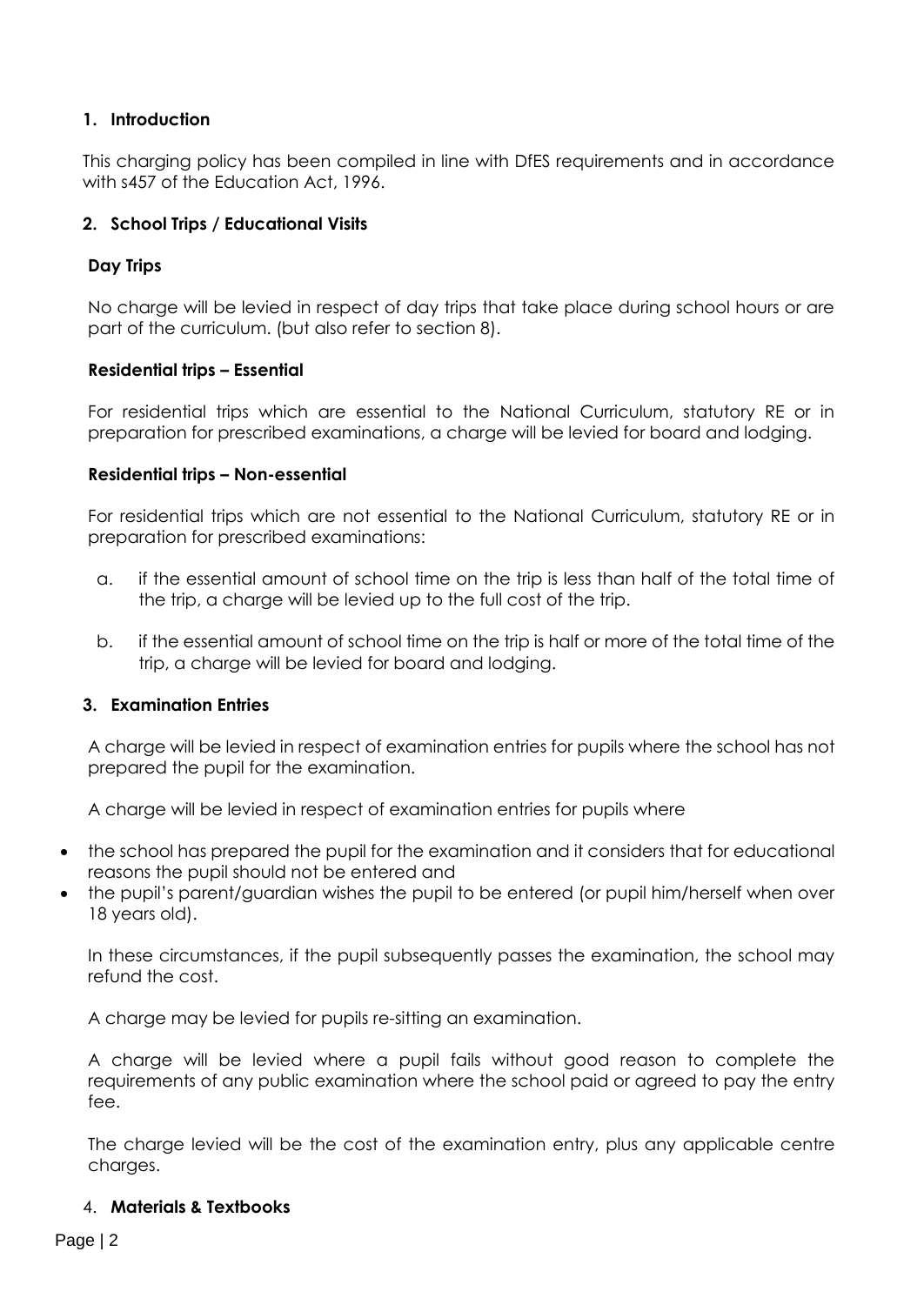Where a pupil or parent wishes to retain items produced as a result of art, craft and design, or design and technology, a charge may be levied for the cost of the materials used. In the case of Food Technology, pupils usually provide their own ingredients, but if the pupil forgets or fails to arrive with the ingredients, the school may provide the ingredients and levy a charge.

Textbooks are provided free of charge, but in some subjects, additional revision guides are available, for which a charge is made.

# **5. Music Tuition**

The school levies charges in respect of individual music tuition, and group music tuition in respect of services procured through external agencies (e.g. peripatetic music service) if the teaching is not an essential part of either the National Curriculum or a public examination syllabus being followed by the pupil.

# **6. Activities Outside School Hours**

No charge will be made for activities outside school hours that are part of the National Curriculum or religious education, or that form an essential part of the syllabus for an approved examination.

If a pupil is prepared outside school hours for an examination that is not set out in regulations, a charge will be levied for tuition and other costs.

For all other activities outside school hours, a charge up to the cost of the activity will be levied.

#### **7. Damage/Loss to Property**

A charge will be levied in respect of wilful damage, neglect or loss of school property (including premises, furniture, equipment, books or materials), the charge to be the cost of replacement or repair, or such lower cost at the discretion of the Headteacher.

A charge will be levied in respect of wilful damage, neglect or loss of property (including premises, furniture, equipment, books or materials) belonging to a third party, where the cost has been recharged to the school. The charge to be the cost of replacement or repair or such lower cost at the discretion of the Headteacher.

#### **8. Voluntary Contributions**

Where the school cannot levy charges, and it is not possible to make these additional activities within the resources ordinarily available to the school, the school may request or invite parents to make a contribution towards the cost of the trip.

Pupils will not be treated differently according to whether or not their parents have made any contribution in response to the request or invitation. However, where there are not enough voluntary contributions to make the activity possible, then it may be cancelled.

# **9. Lettings**

Refer to the school lettings policy in relation to the hire of school premises.

#### **10. Requests for Information**